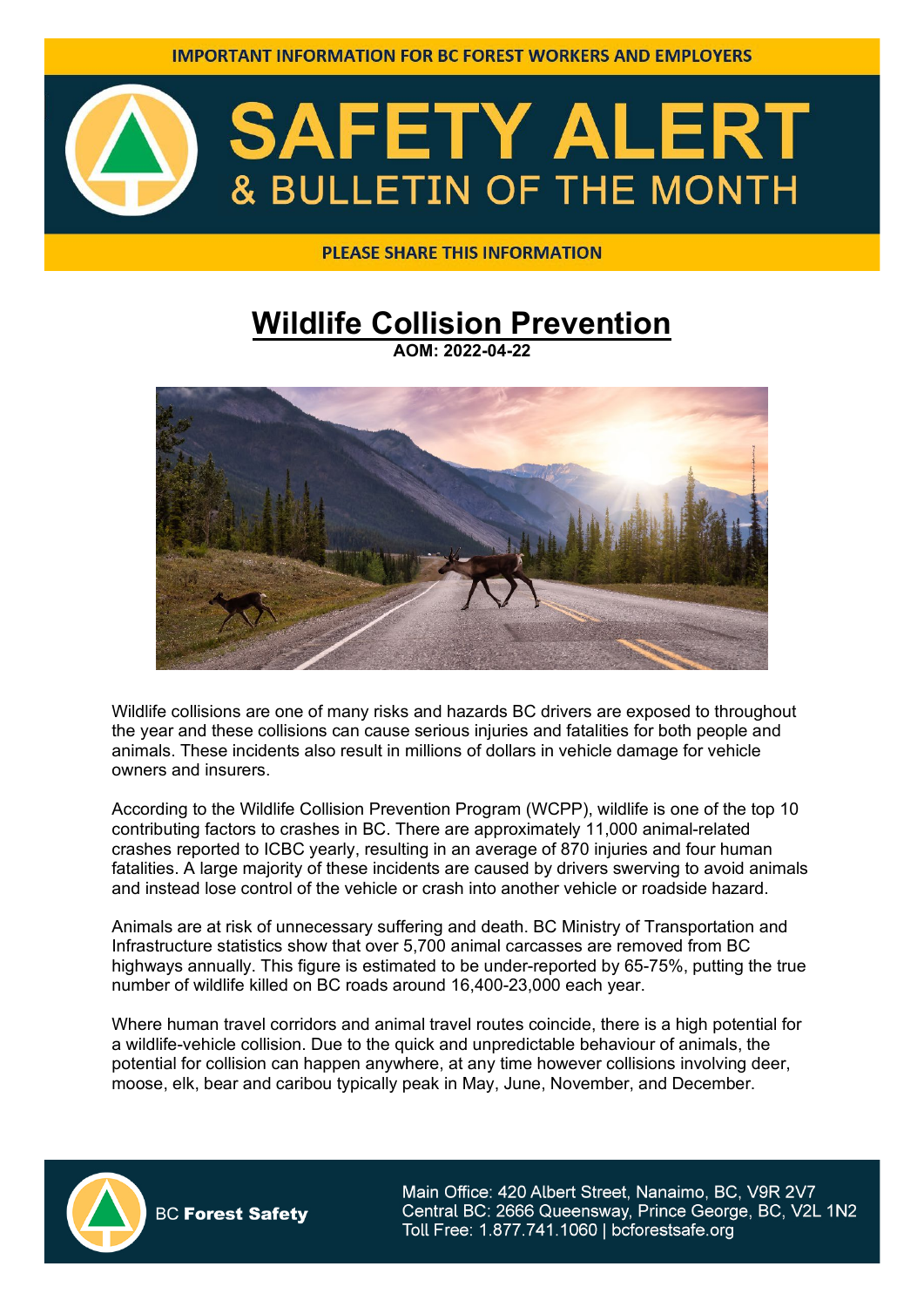# **SAFETY ALERT & BULLETIN PE THE MONTH**

Wildlife-vehicle collisions may not be entirely avoidable, but you can reduce the risk. There are strategies for preventing these incidents when drivers are better prepared to avoid or respond to a potential collision with wildlife:

- Watch for the road signs these road signs are installed where there are high wildlife use areas.
- Reduce speed reducing speed gives drivers the ability to steer away from objects on the roadway, reduces stopping distance, and decreases the force of an impact.
- Drive defensively drivers and passengers should actively watch for wildlife on the road, movement, shining eyes, or flickering lights or unexpected movement from cars ahead of you.
- Use your vehicle keep your vehicle maintained (windshield clean and crack free, and lights in good working order), wear your seatbelt, and use your high beams when safe to do so.

The BCFSC has partnered with WCPP and Road Safety at Work to present *Oh Deer! Driving Tips to Prevent Collisions*. This free webinar will cover:

- Why animals are attracted to the road
- The frequency and consequences of wildlife collisions
- When and where wildlife collision commonly occurs
- Practical measures that drivers and employers can take to anticipate and avoid collisions with wildlife
- Find out why deer really do freeze in the headlights and why deer whistles don't work!

If you drive to work, drive for work, or have employees who drive for work, register for this invaluable webinar to learn practical tips you can apply to help prevent collisions with wildlife.

Free Webinar: [Oh Deer! Driving Tips to Prevent Collisions with Wildlife](https://roadsafetyatwork.ca/events/oh_deer_driving_tips_to_prevent_collisions_with_wildlife/) Date: Thursday, May 12 Time: 11am – Noon (PST)

#### **Wildlife Collison Prevention Resources:**

[Wildlife Collision Prevention Program \(WCPP\)](https://www.wildlifecollisions.ca/) 

[Safety Tips for Reducing the Chances of a Wildlife Collision](https://www.wildlifecollisions.ca/prevention/safety-tips.htm)

[Preventing Collisions with Wildlife – Road Safety at Work](https://roadsafetyatwork.ca/events/webinar-preventing-collisions-with-wildlife-2/) 

[Avoiding Collisions with Wildlife – Safety Driven](https://safetydriven.ca/resource/avoid-collisions-with-wildlife/) 

[BC Ministry of Transportation and Infrastructure's Wildlife Program](https://www2.gov.bc.ca/gov/content/transportation/transportation-infrastructure/engineering-standards-guidelines/environmental-management/wildlife-management/wildlife-accident-reporting-system)

[Wildlife Accident Reporting System – BC Ministry of Transportation and Infrastructure](https://www2.gov.bc.ca/gov/content/transportation/transportation-infrastructure/engineering-standards-guidelines/environmental-management/wildlife-management/wildlife-accident-reporting-system)



**BC Forest Safety** 

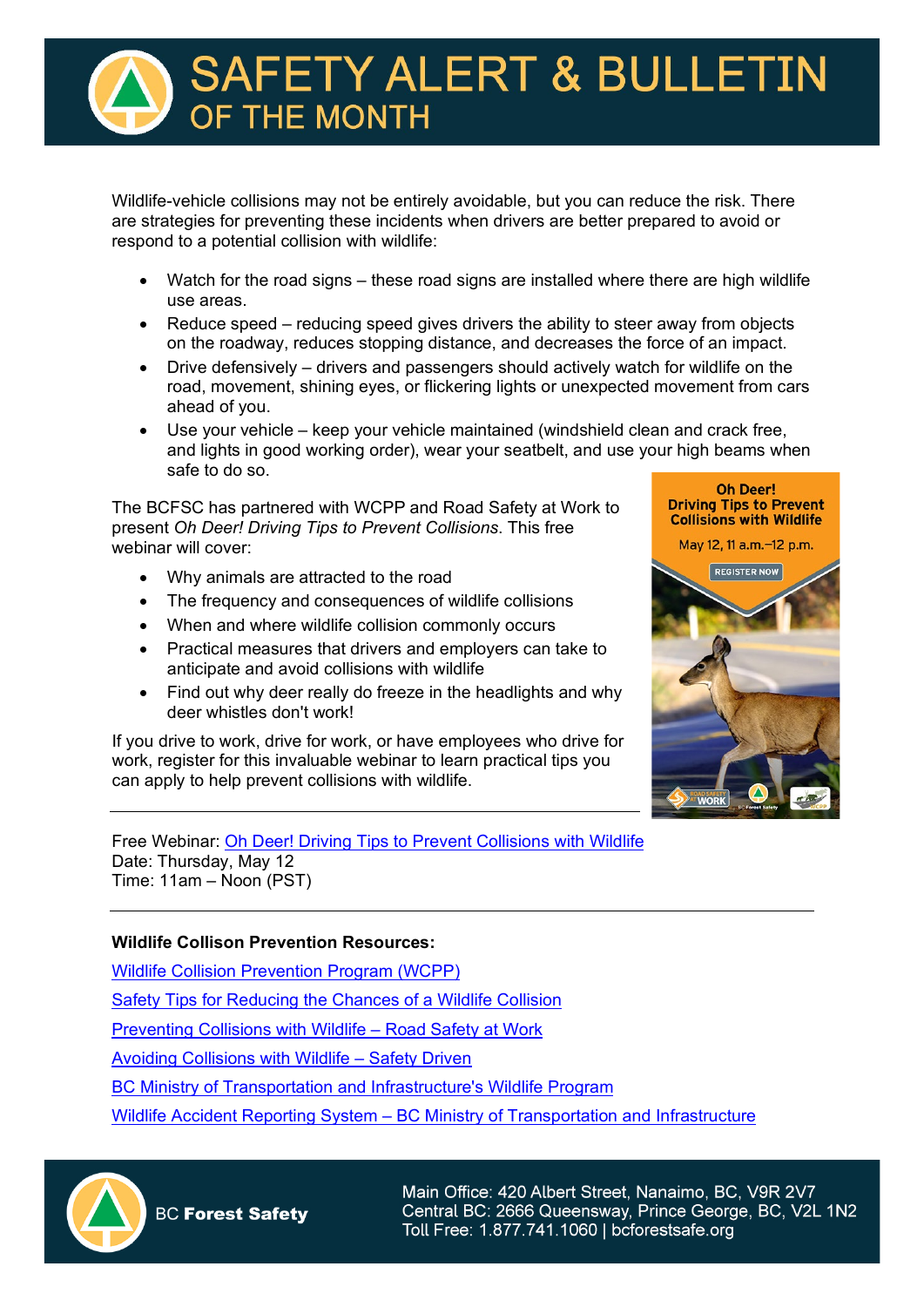## **SAFETY ALERT & BULLETIN** OF THE MONTH

## **BCFSC Bulletin - News and Updates**

#### **BCFSC Latest News & Resources:**

**[Professional Industry Driver Training Program Video](https://youtu.be/oARE85a5ir4)**

This video showcases the Professional Industry Driver Program.

#### **[Communicable Disease Update](https://www.bcforestsafe.org/communicable-disease-prevention/)**

As of April 8, employers can shift back to communicable disease prevention plans to manage the risks of COVID-19 and other communicable diseases in the workplace.

**[Subscribe](https://www.bcforestsafe.org/subscribe/)** to Forest Safety News, Safety Alerts, Crew Talks and more.

#### **BCFSC Training:**

#### **Upcoming Classroom Training**

#### **April 28-29 | [Small Employer OHS \(+ Refresher\) - Langley](https://www.bcforestsafe.org/events/small-employer-ohs-langley/)**

This two-day course is about occupational health and safety for small employers working in the forest sector.

#### **May 16 – 17 | [Small Employer OHS \(+ Refresher\) - Vernon](https://www.bcforestsafe.org/small-employer-ohs-training/)**

This course is about occupational health and safety for small employers working in the forest sector. Participants should be active in their company's business operations and have knowledge of their safety program, as they will become the company's internal auditor and submit their company's audit.

#### **May 26 – 27** | **[Forest Supervisor Due Diligence – Vernon](https://www.bcforestsafe.org/forest-supervisor-training/)**

This two-day classroom workshop will equip supervisors with knowledge of their legal responsibilities and how to prove due diligence.

#### **May 27** | **[Basic Incident Investigation – Prince George](https://www.bcforestsafe.org/basic-incident-investigation-training/)**

This course provides a basic understanding of the methods, tools, and processes needed to conduct an incident investigation.

**Requested Training** | If your company needs training – schedule a time and location that works for you. We offer courses like Forest Supervisor, Incident Investigation, Joint Health & Safety Committee and Prime Contractor training we can deliver directly to you and your crew. Contact the training department to find out more. **Email:** [training@bcforestsafe.org](mailto:training@bcforestsafe.org)

Refer to the **Training section of our website** for more information on upcoming classroom training and costs.